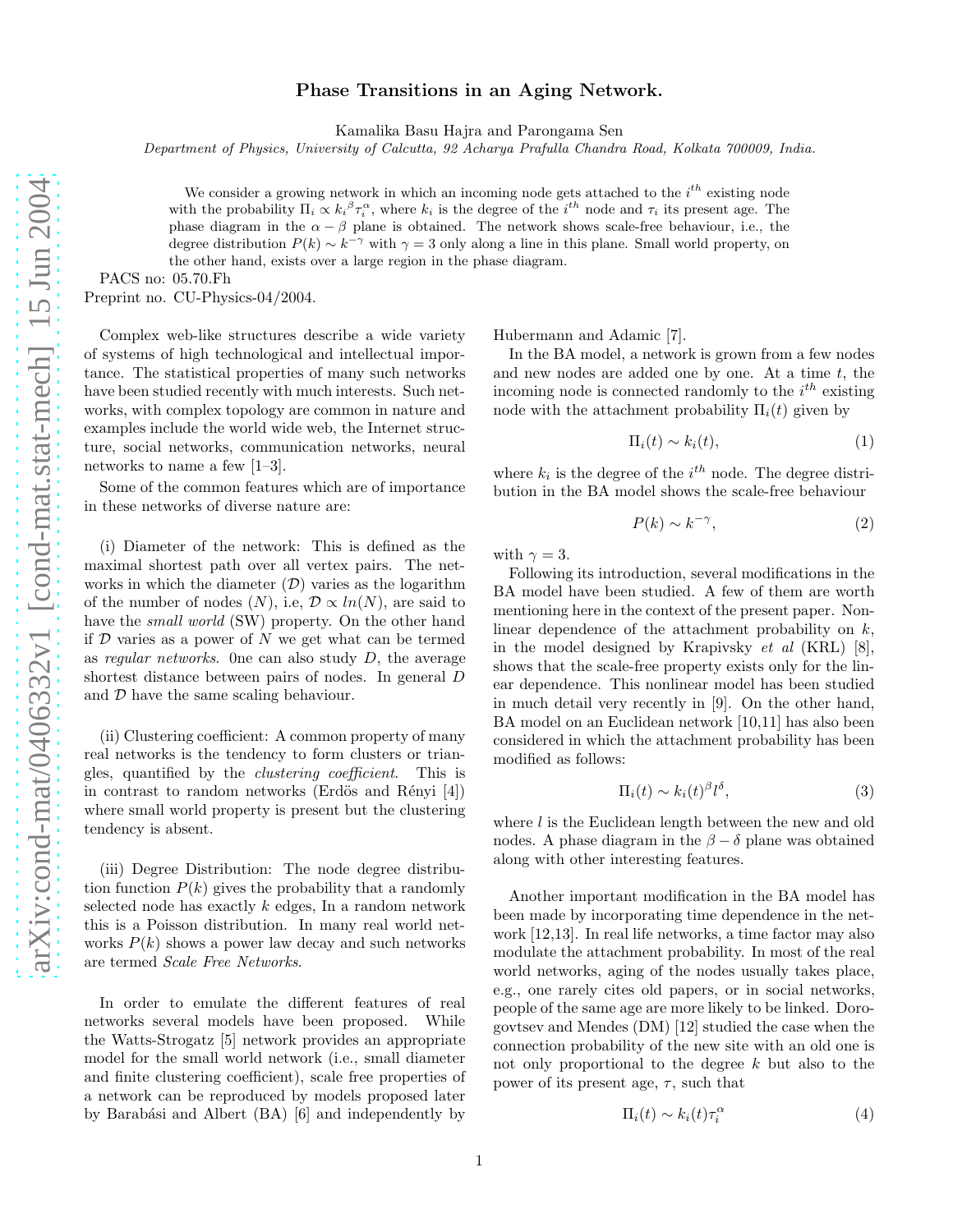and they showed both numerically and analytically that the scale free nature disappears when  $\alpha < -1$ . Here  $\alpha$ governs the dependence of the attachment probability on the "age difference" of two nodes, i.e, for negative values of  $\alpha$ , a new node will tend to attach itself to the younger nodes. Therefore for the extreme case  $\alpha \to -\infty$ , a new node will attach itself to its immediate predecessor while for the case  $\alpha \to \infty$ , the oldest and a few very old nodes will get more edges. The time dependence presents a competing effect when  $\alpha < 0$  but for  $\alpha > 0$ , the older nodes get even more rich, similar to the rich gets richer effect.

Encouraged by the existence of the various phase transitions observed in the modified BA models, we have further generalised the time dependent BA network. Here we generate a network such that the attachment probability is given by

$$
\Pi_i(t) \sim k_i(t)^{\beta} \tau_i^{\alpha}.
$$
 (5)

We expect here that  $\beta \neq 1$  will change the behaviour of the DM model as in [8]. The competing effect of  $\alpha$  is able to destroy the scale free nature of the DM model  $(\beta = 1)$ . The effect of a positive  $\beta$ (> 1) and negative  $\alpha$ could re-instate the scale free behaviour as in [11] and it is also possible to obtain a phase diagram in the  $\alpha - \beta$ plane. Formally eq (5) is analogous to eq (3). However here the nodes are chronological, i.e, the age of the initial node is t at time t, that of the second node  $t-1$  and so on. In the Euclidean network on the other hand the coordinates of the nodes are uncorrelated. Moreover, the dimensionality plays an important factor in it.

The known limits of this model are therefore

- 1.  $\beta = 1, \alpha = 0$  BA network
- 2.  $\beta$  any value,  $\alpha = 0$  KRL network
- 3.  $\beta = 1, \alpha$  any value DM network

When  $\alpha$  and  $\beta$  are both zero, we get a random growing network which shows an exponential decay of  $P(k)$  [14].

The network is generated in the usual manner where we start with a single node and at every time step the new node gets attached to one of the existing nodes with an attachment probability given by equation (5).

We have considered nodes with a single incoming link such that there are no loops and the clustering coefficient is zero. Thus we focus our attention on the degree distribution and the average distance to study the small world and scale free behaviour.

From eq (5) we predict that for any  $\beta$  as  $\alpha \to +\infty$  a gel formation is expected when majority of the nodes tend to get attached to a particular node. On the other hand when  $\alpha \to -\infty$  we expect a *regular chain* formation (in the time space) when each node gets attached to its immediate predecessor. The average shortest distance  $(D)$ for both  $\alpha \to +\infty$  and  $\alpha \to -\infty$  are easy to calculate. When  $\alpha \to -\infty$ , D is given by

$$
D = \frac{\sum_{1}^{N} (k(k-1) + (N-k)(N-k+1))}{2N(N-1)}.
$$
  
= (N + 1)/3.

On the other hand, for large values of  $\alpha$ , D has a finite value  $∼ O(1)$ . Hence it is natural to expect a transition from a small world behaviour to a regular behaviour as  $\alpha$ is varied. In fact for  $\beta = 0$ , one can locate approximately the transition point using some simple arguments.



FIG. 1. The variation of the average shortest distance D with N for various values of  $\alpha$  at  $(a)\beta = 2$  and  $(b)\beta = 0.5$ . In (a) the exponent  $\lambda$  changes value from 1 to 0 sharply as we go from top to bottom of the figure, corresponding to  $\alpha = -10, -5, -3, -2, 0$ . In (b)  $\lambda$  changes from 1 to a relatively small value as  $\alpha = -10, -5, -2, 0$  from top to bottom.

In analogy with [15], one can define here an "age difference factor"  $\Delta \tau_{ij} = |t_i - t_j|$  if the  $i^{th}$  node of age  $t_i$ and  $j^{th}$  node of age  $t_j$  are connected. If the network has been evolved till a time  $t(\geq 2)$ , then for the incoming node we can write

$$
\langle \Delta \tau \rangle_t = \frac{\int_1^t \tau^{\alpha+1} d\tau}{\int_1^t \tau^{\alpha} d\tau}.
$$
 (6)

For the small world property, the behaviour of  $\langle \Delta \tau \rangle$ for large t should be studied. From eq(6), for large t,  $\Delta \tau \sim O(1)$  for  $\alpha < -2$  and therefore there can be no small world behaviour for  $\alpha < -2$  for large networks. On the other hand for  $\alpha > -1$ ,  $\langle \Delta \tau \rangle \sim O(t)$ , from which one can expect SW property for  $\alpha > -1$ . We in fact find a small world to regular network transition at  $\alpha = -1$ numerically.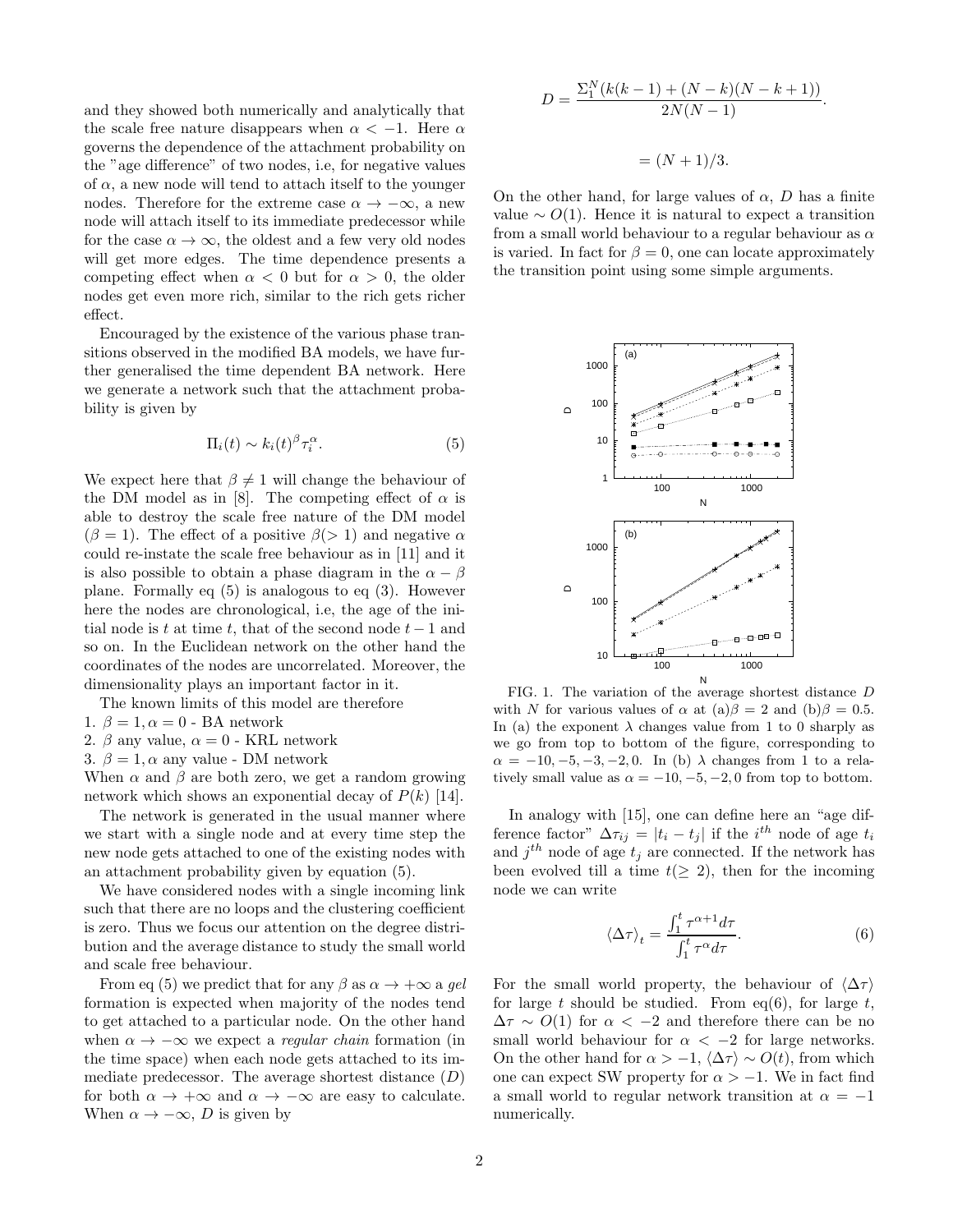The simulations have been made using a maximum of 2000 nodes for studying small world properties and 4000 nodes for determining degree distribution, using a maximum of 1000 configurations. In the analysis of the small world characteristics, we calculate  $D$  for the networks for different values of  $\beta$  and  $\alpha$ . The D versus N curve is generally of the form  $D \sim N^{\lambda}$ , where the exponent  $\lambda$ depends on  $\alpha$  (see Fig. 1).

In order to locate the transition to the small world (where  $\lambda$  is either zero or has a very small value) we note the variation of  $\lambda$  with  $\alpha$  for different values of  $\beta$ . We observe that for all values of  $\beta$ , there is a sharp fall in  $\lambda$ from unity to a very small value indicating a transition from regular to small world behaviour. The transition point shifts to a more negative value of  $\alpha$  as we move from smaller to larger values of  $\beta$ . Typical  $\lambda$  vs.  $\alpha$  plots are shown in Fig. 2.



FIG. 2. The variation of the exponent  $\lambda$  with  $\alpha$  for different values of  $\beta$  (from right to left of the figure,  $\beta = 0, 2, 3, 4$ ). There is a sharp transition in the value of  $\alpha$  from  $+1$  to 0 as network behaviour changes from regular to small world.

Next we study the degree distribution  $P(k)$  for the network for several values of α and β. For the regular chain limit  $(\alpha \to -\infty)$ , most of the vertices have degree 2, while for the gel phase  $(\alpha \rightarrow +\infty)$ , there will be a very high maximal degree and many leaves (i.e, nodes with degree=1). Thus the different phases can be identified from the behaviour of  $P(k)$ . First let us discuss the known case for  $\beta = 1$ . We find that  $P(k)$  has an exponential decay at  $\alpha = -1$  as in [12] and has scale-free (SF) behaviour for  $\alpha > -0.5$ . The latter value does not agree with [12] and the possible reasons of discrepancy are discussed later. For other values of  $\alpha$ ,  $P(k)$  has a stretched exponential (SE) behaviour, i.e.,

$$
P(k) \sim \exp(-ax^b),\tag{7}
$$

where b depends on  $\alpha$ . Allowing  $\beta$  to assume values greater than unity, we find that SF behaviour exists only for a specific value of  $\alpha = \alpha^*$ , e.g. at  $\beta = 3$  we obtain this behaviour at  $\alpha = \alpha^* = 2.5$  (Fig. 3).



FIG. 3. (a) The  $P(k)$  vs k plot in log-log scale for  $\beta = 3$ . Here, at  $\alpha = \alpha^* = 2.5$  (dashed line), there is scale free behaviour, while for other values (e.g.  $\alpha = -2.8, -2.3$ ) this behaviour is lost. (b) $P(k)$  vs k plot in log-linear scale for  $\beta = 0.8$ . Here exponential behaviour is observed at  $\alpha = -0.9$ (dashed line), while for other values (e.g.  $\alpha = -0.5, -2.0$ ) stretched exponential nature is observed.

For  $\alpha > \alpha^*$ , we get a gel-like behaviour, while for  $\alpha < \alpha^*$ , we again get a stretched exponential behaviour. The scale-free behaviour for  $\beta \geq 1$  always occurs with  $\gamma = 3$  as in the BA network. For  $\beta < 1$ , SF behaviour is not observed for any value of  $\alpha$ . Here  $P(k)$  shows a SE behaviour as in eq (7).

In fig.4, we have shown the phase diagram in the  $\alpha-\beta$ plane. We have plotted the phase boundary between the SW and the regular network regions, the curve along which scale-free behaviour exists and the line along which  $b = 1$ . The  $b = 1$  line is not a phase boundary, but it has the interesting property that it has the behaviour of a random growing network albeit with non-zero values of α and β. For negative values of α, aging can be regarded as a competitive phenomenon to preferential attachment to the extent that one recovers the random behaviour even for high values of  $\beta$  along this line.

A small world network is not necessarily scale-free but a scale-free network is usually a small world barring some exceptional or artificial cases (e.g, if one considers N number of BA networks in a series, it is a scale-free but not a small world network). To the right of the scalefree line and above it, the network shows a gel-like behaviour. Both the scale-free and gel regions do have the small world property, as expected, but there are finite regions in the phase diagram where the degree distribution is not a power law but of different types (e.g., exponential or stretched exponential) with small world behaviour.